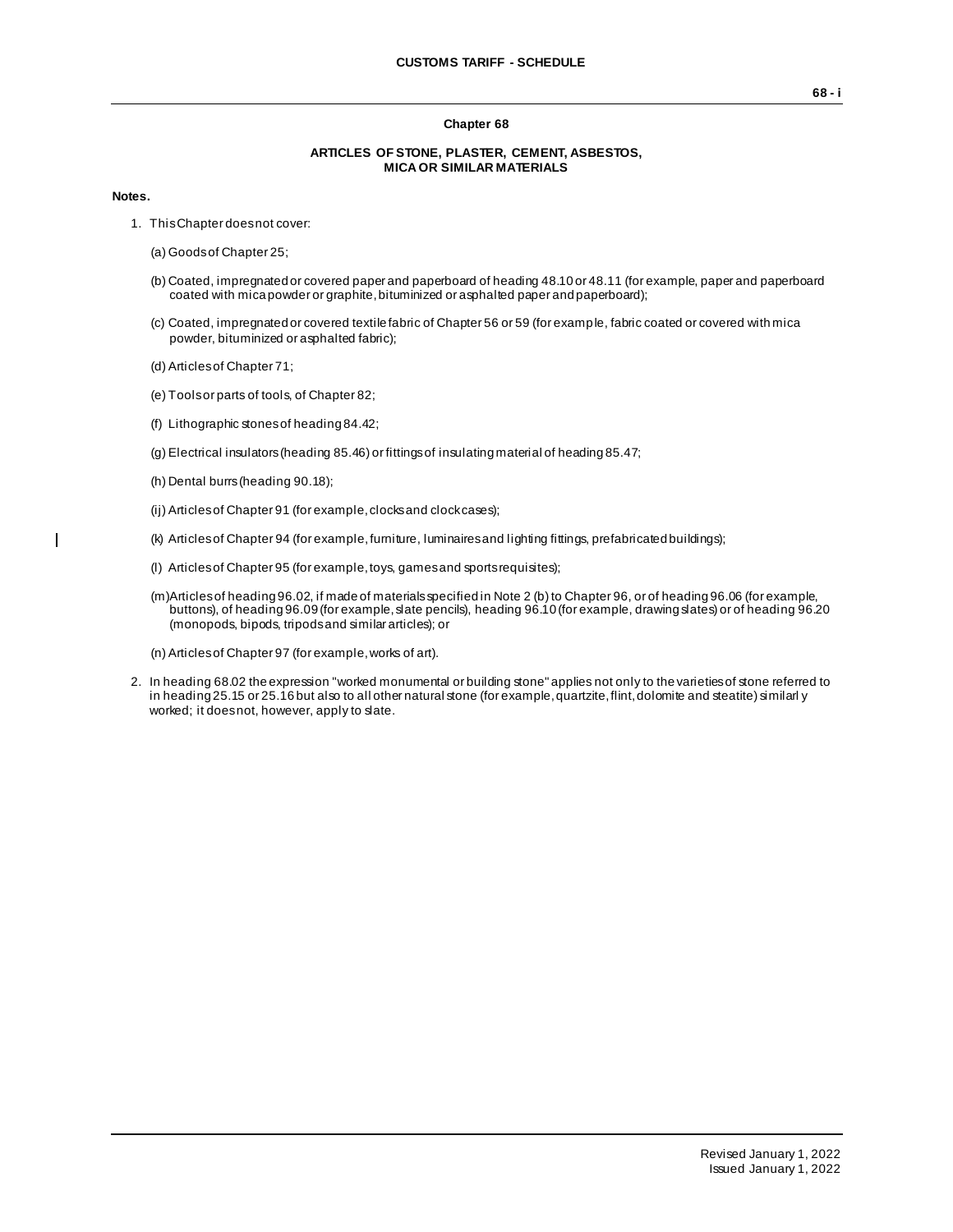## **CUSTOMS TARIFF - SCHEDULE**

| <b>Tariff</b><br>Item     | SS | <b>Description of Goods</b>                                                                                                                                                                                                                                                                                   | Unit of<br>Meas.         | <b>MFN</b><br><b>Tariff</b> | <b>Applicable</b><br><b>Preferential Tariffs</b>                                                                                  |
|---------------------------|----|---------------------------------------------------------------------------------------------------------------------------------------------------------------------------------------------------------------------------------------------------------------------------------------------------------------|--------------------------|-----------------------------|-----------------------------------------------------------------------------------------------------------------------------------|
|                           |    | 6801.00.00 00 Setts, curbstones and flagstones, of natural stone (except slate).                                                                                                                                                                                                                              |                          | 3.5%                        | CCCT, LDCT, GPT, UST,<br>MXT, CIAT, CT, CRT, IT,<br>NT, SLT, PT, COLT, JT,<br>PAT, HNT, KRT, CEUT,<br>UAT, CPTPT, UKT: Free       |
| 68.02                     |    | Worked monumental or building stone (except slate) and articles<br>thereof, other than goods of heading 68.01; mosaic cubes and the like,<br>of natural stone (including slate), whether or not on a backing;<br>artificially coloured granules, chippings and powder, of natural stone<br>(including slate). |                          |                             |                                                                                                                                   |
| 6802.10                   |    | -Tiles, cubes and similar articles, whether or not rectangular (including<br>square), the largest face of which is capable of being enclosed in a<br>square the side of which is less than 7 cm; artificially coloured<br>granules, chippings and powder                                                      |                          |                             |                                                                                                                                   |
|                           |    | 6802.10.10 00 - - - Artificially coloured roofing granules                                                                                                                                                                                                                                                    | <b>KGM</b>               | Free                        | CCCT, LDCT, GPT, UST,<br>MXT, CIAT, CT, CRT, IT,<br>NT, SLT, PT, COLT, JT,<br>PAT, HNT, KRT, CEUT,<br>UAT, CPTPT, UKT: Free       |
| 6802.10.90 00 - - - Other |    |                                                                                                                                                                                                                                                                                                               |                          | 8%                          | CCCT, LDCT, UST,<br>MXT, CIAT, CT, CRT, IT,<br>NT, SLT, PT, COLT, JT,<br>PAT, HNT, KRT, CEUT,<br>UAT, CPTPT, UKT: Free<br>GPT: 5% |
|                           |    | -Other monumental or building stone and articles thereof, simply cut or<br>sawn, with a flat or even surface:                                                                                                                                                                                                 |                          |                             |                                                                                                                                   |
|                           |    | 6802.21.00 00 - - Marble, travertine and alabaster                                                                                                                                                                                                                                                            |                          | 3.5%                        | CCCT, LDCT, GPT, UST,<br>MXT, CIAT, CT, CRT, IT,<br>NT, SLT, PT, COLT, JT,<br>PAT, HNT, KRT, CEUT,<br>UAT, CPTPT, UKT: Free       |
| 6802.23.00                |    | - -Granite                                                                                                                                                                                                                                                                                                    |                          | 3.5%                        | CCCT, LDCT, GPT, UST,<br>MXT, CIAT, CT, CRT, IT,<br>NT, SLT, PT, COLT, JT,<br>PAT, HNT, KRT, CEUT,<br>UAT, CPTPT, UKT: Free       |
|                           |    |                                                                                                                                                                                                                                                                                                               | <b>TNE</b><br><b>TNE</b> |                             |                                                                                                                                   |
|                           |    | 6802.29.00 00 - - Other stone                                                                                                                                                                                                                                                                                 |                          | 5%                          | CCCT, LDCT, GPT, UST,<br>MXT, CIAT, CT, CRT, IT,<br>NT, SLT, PT, COLT, JT,<br>PAT, HNT, KRT, CEUT,<br>UAT, CPTPT, UKT: Free       |
|                           |    | -Other:                                                                                                                                                                                                                                                                                                       |                          |                             |                                                                                                                                   |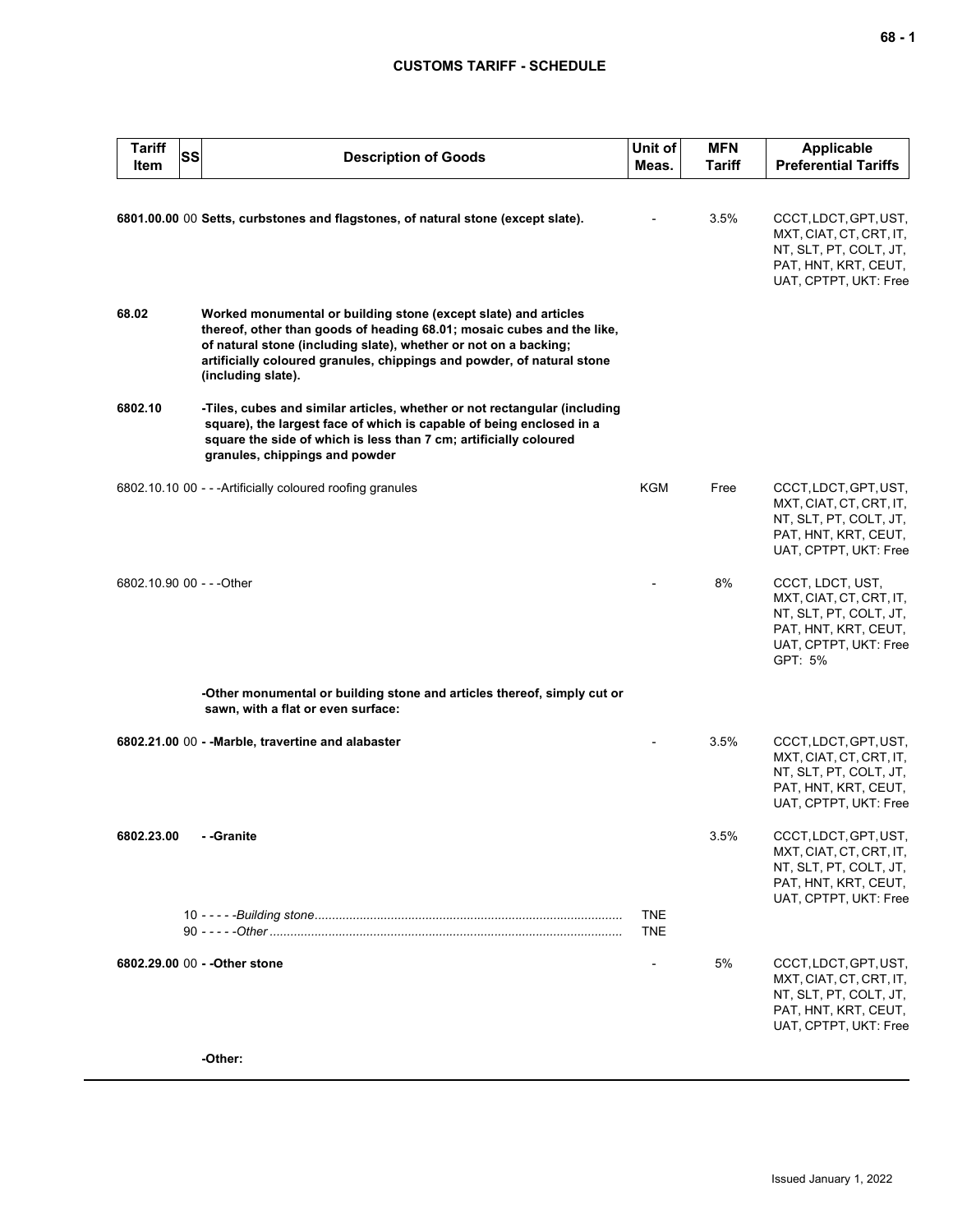| <b>Tariff</b><br><b>SS</b><br>Item | <b>Description of Goods</b>                                                                                                                                                                                                                                                                                                          | Unit of<br>Meas.         | <b>MFN</b><br><b>Tariff</b> | Applicable<br><b>Preferential Tariffs</b>                                                                                           |
|------------------------------------|--------------------------------------------------------------------------------------------------------------------------------------------------------------------------------------------------------------------------------------------------------------------------------------------------------------------------------------|--------------------------|-----------------------------|-------------------------------------------------------------------------------------------------------------------------------------|
|                                    | 6802.91.00 00 - - Marble, travertine and alabaster                                                                                                                                                                                                                                                                                   |                          | 6%                          | CCCT, LDCT, GPT, UST,<br>MXT, CIAT, CT, CRT, IT,<br>NT, SLT, PT, COLT, JT,<br>PAT, HNT, KRT, CEUT,<br>UAT, CPTPT, UKT: Free         |
|                                    | 6802.92.00 00 - - Other calcareous stone                                                                                                                                                                                                                                                                                             |                          | 6.5%                        | CCCT, LDCT, UST,<br>MXT, CIAT, CT, CRT, IT,<br>NT, SLT, PT, COLT, JT,<br>PAT, HNT, KRT, CEUT,<br>UAT, CPTPT, UKT: Free<br>GPT: 3%   |
| 6802.93.00                         | - -Granite                                                                                                                                                                                                                                                                                                                           |                          | 6.5%                        | CCCT, LDCT, UST,<br>MXT, CIAT, CT, CRT, IT,<br>NT, SLT, PT, COLT, JT,<br>PAT, HNT, KRT, CEUT,<br>UAT, CPTPT, UKT: Free<br>GPT: 6.5% |
|                                    |                                                                                                                                                                                                                                                                                                                                      | <b>TNE</b><br><b>TNE</b> |                             |                                                                                                                                     |
|                                    | 6802.99.00 00 - - Other stone                                                                                                                                                                                                                                                                                                        | <b>TNE</b>               | 6.5%                        | CCCT, LDCT, UST,<br>MXT, CIAT, CT, CRT, IT,<br>NT, SLT, PT, COLT, JT,<br>PAT, HNT, KRT, CEUT,<br>UAT, CPTPT, UKT: Free<br>GPT: 6.5% |
| 6803.00                            | Worked slate and articles of slate or of agglomerated slate.                                                                                                                                                                                                                                                                         |                          |                             |                                                                                                                                     |
|                                    | 6803.00.10 00 - - - Roofing slate;<br>Slate for use in the manufacture of billiard tables                                                                                                                                                                                                                                            | <b>MTK</b>               | Free                        | CCCT, LDCT, GPT, UST,<br>MXT, CIAT, CT, CRT, IT,<br>NT, SLT, PT, COLT, JT,<br>PAT, HNT, KRT, CEUT,<br>UAT, CPTPT, UKT: Free         |
| 6803.00.90 00 - - - Other          |                                                                                                                                                                                                                                                                                                                                      |                          | 6.5%                        | CCCT, LDCT, UST,<br>MXT, CIAT, CT, CRT, IT,<br>NT, SLT, PT, COLT, JT,<br>PAT, HNT, KRT, CEUT,<br>UAT, CPTPT, UKT: Free<br>GPT: 6.5% |
| 68.04                              | Millstones, grindstones, grinding wheels and the like, without<br>frameworks, for grinding, sharpening, polishing, trueing or cutting,<br>hand sharpening or polishing stones, and parts thereof, of natural<br>stone, of agglomerated natural or artificial abrasives, or of ceramics,<br>with or without parts of other materials. |                          |                             |                                                                                                                                     |
|                                    | 6804.10.00 00 -Millstones and grindstones for milling, grinding or pulping                                                                                                                                                                                                                                                           |                          | Free                        | CCCT, LDCT, GPT, UST,<br>MXT, CIAT, CT, CRT, IT,<br>NT, SLT, PT, COLT, JT,<br>PAT, HNT, KRT, CEUT,<br>UAT, CPTPT, UKT: Free         |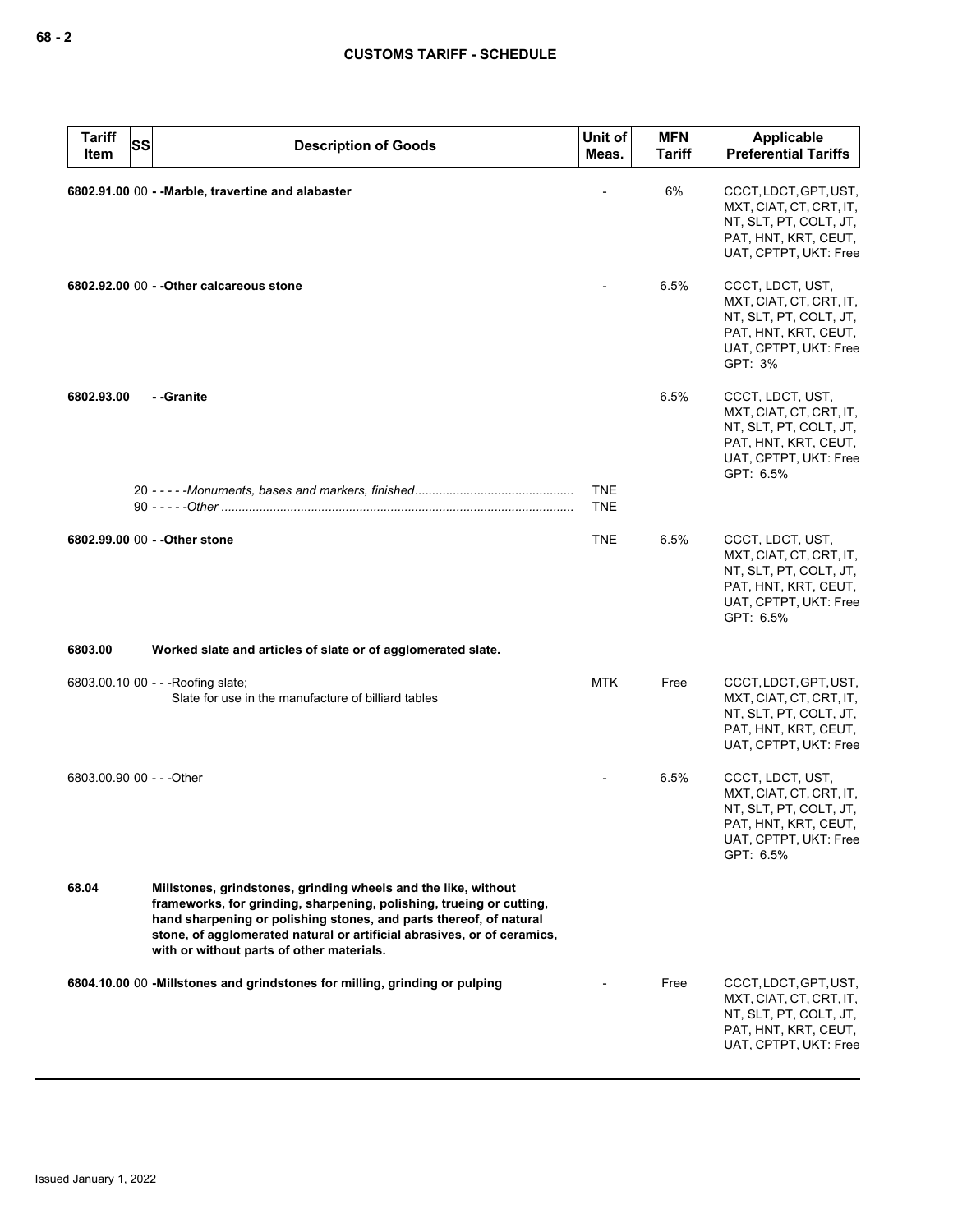| <b>Tariff</b><br><b>SS</b><br>Item | <b>Description of Goods</b>                                                                                                                                                                                                                                                                                            | Unit of<br>Meas. | <b>MFN</b><br><b>Tariff</b> | <b>Applicable</b><br><b>Preferential Tariffs</b>                                                                            |
|------------------------------------|------------------------------------------------------------------------------------------------------------------------------------------------------------------------------------------------------------------------------------------------------------------------------------------------------------------------|------------------|-----------------------------|-----------------------------------------------------------------------------------------------------------------------------|
|                                    | -Other millstones, grindstones, grinding wheels and the like:                                                                                                                                                                                                                                                          |                  |                             |                                                                                                                             |
|                                    | 6804.21.00 00 - - Of agglomerated synthetic or natural diamond                                                                                                                                                                                                                                                         | <b>NMB</b>       | Free                        | CCCT, LDCT, GPT, UST,<br>MXT, CIAT, CT, CRT, IT,<br>NT, SLT, PT, COLT, JT,<br>PAT, HNT, KRT, CEUT,<br>UAT, CPTPT, UKT: Free |
|                                    | 6804.22.00 00 - - Of other agglomerated abrasives or of ceramics                                                                                                                                                                                                                                                       |                  | Free                        | CCCT, LDCT, GPT, UST,<br>MXT, CIAT, CT, CRT, IT,<br>NT, SLT, PT, COLT, JT,<br>PAT, HNT, KRT, CEUT,<br>UAT, CPTPT, UKT: Free |
|                                    |                                                                                                                                                                                                                                                                                                                        |                  | Free                        | CCCT, LDCT, GPT, UST,<br>MXT, CIAT, CT, CRT, IT,<br>NT, SLT, PT, COLT, JT,<br>PAT, HNT, KRT, CEUT,<br>UAT, CPTPT, UKT: Free |
|                                    | 6804.30.00 00 -Hand sharpening or polishing stones                                                                                                                                                                                                                                                                     |                  | Free                        | CCCT, LDCT, GPT, UST,<br>MXT, CIAT, CT, CRT, IT,<br>NT, SLT, PT, COLT, JT,<br>PAT, HNT, KRT, CEUT,<br>UAT, CPTPT, UKT: Free |
| 68.05                              | Natural or artificial abrasive powder or grain, on a base of textile<br>material, of paper, of paperboard or of other materials, whether or not<br>cut to shape or sewn or otherwise made up.                                                                                                                          |                  |                             |                                                                                                                             |
|                                    | 6805.10.00 00 -On a base of woven textile fabric only                                                                                                                                                                                                                                                                  | KGM              | Free                        | CCCT, LDCT, GPT, UST,<br>MXT, CIAT, CT, CRT, IT,<br>NT, SLT, PT, COLT, JT,<br>PAT, HNT, KRT, CEUT,<br>UAT, CPTPT, UKT: Free |
|                                    | 6805.20.00 00 -On a base of paper or paperboard only                                                                                                                                                                                                                                                                   | KGM              | Free                        | CCCT, LDCT, GPT, UST,<br>MXT, CIAT, CT, CRT, IT,<br>NT, SLT, PT, COLT, JT,<br>PAT, HNT, KRT, CEUT,<br>UAT, CPTPT, UKT: Free |
|                                    | 6805.30.00 00 -On a base of other materials                                                                                                                                                                                                                                                                            | KGM              | Free                        | CCCT, LDCT, GPT, UST,<br>MXT, CIAT, CT, CRT, IT,<br>NT, SLT, PT, COLT, JT,<br>PAT, HNT, KRT, CEUT,<br>UAT, CPTPT, UKT: Free |
| 68.06                              | Slag wool, rock wool and similar mineral wools; exfoliated vermiculite,<br>expanded clays, foamed slag and similar expanded mineral materials;<br>mixtures and articles of heat-insulating, sound-insulating or sound-<br>absorbing mineral materials, other than those of heading 68.11 or 68.12<br>or of Chapter 69. |                  |                             |                                                                                                                             |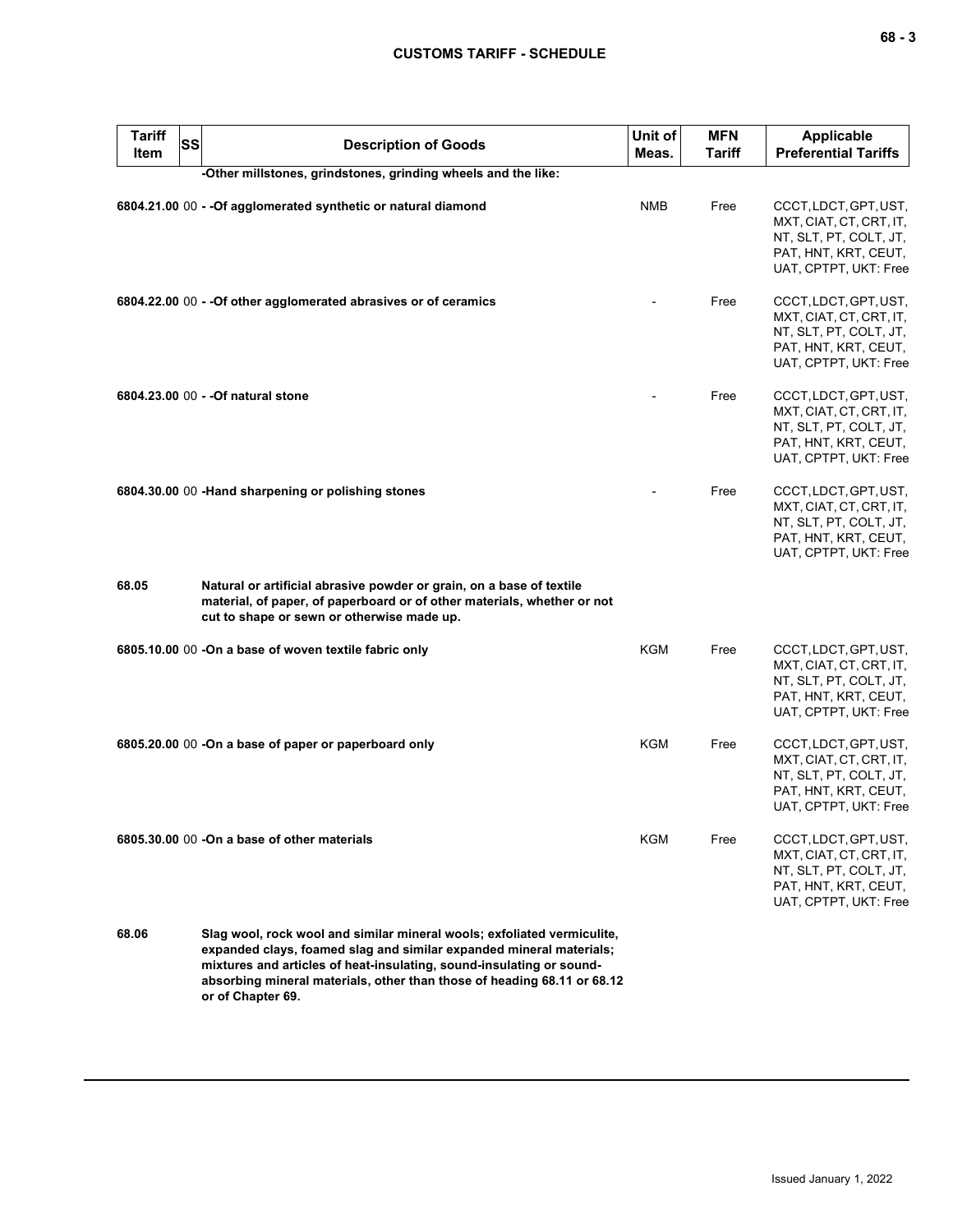| <b>Tariff</b><br>Item    | SS | <b>Description of Goods</b>                                                                                                                                                                                                        | Unit of<br>Meas. | <b>MFN</b><br><b>Tariff</b> | Applicable<br><b>Preferential Tariffs</b>                                                                                   |
|--------------------------|----|------------------------------------------------------------------------------------------------------------------------------------------------------------------------------------------------------------------------------------|------------------|-----------------------------|-----------------------------------------------------------------------------------------------------------------------------|
| 6806.10.00               |    | -Slag wool, rock wool and similar mineral wools, (including<br>intermixtures thereof), in bulk, sheets or rolls                                                                                                                    |                  | Free                        | CCCT, LDCT, GPT, UST,<br>MXT, CIAT, CT, CRT, IT,<br>NT, SLT, PT, COLT, JT,<br>PAT, HNT, KRT, CEUT,<br>UAT, CPTPT, UKT: Free |
|                          |    |                                                                                                                                                                                                                                    | KGM<br>KGM       |                             |                                                                                                                             |
| 6806.20.00               |    | -Exfoliated vermiculite, expanded clays, foamed slag and similar<br>expanded mineral materials (including intermixtures thereof)                                                                                                   |                  | Free                        | CCCT, LDCT, GPT, UST,<br>MXT, CIAT, CT, CRT, IT,<br>NT, SLT, PT, COLT, JT,<br>PAT, HNT, KRT, CEUT,<br>UAT, CPTPT, UKT: Free |
|                          |    |                                                                                                                                                                                                                                    | KGM<br>KGM       |                             |                                                                                                                             |
| 6806.90.00               |    | -Other                                                                                                                                                                                                                             |                  | Free                        | CCCT, LDCT, GPT, UST,<br>MXT, CIAT, CT, CRT, IT,<br>NT, SLT, PT, COLT, JT,<br>PAT, HNT, KRT, CEUT,<br>UAT, CPTPT, UKT: Free |
|                          |    |                                                                                                                                                                                                                                    | KGM<br>KGM       |                             |                                                                                                                             |
| 68.07                    |    | Articles of asphalt or of similar material (for example, petroleum<br>bitumen or coal tar pitch).                                                                                                                                  |                  |                             |                                                                                                                             |
| 6807.10.00 00 - In rolls |    |                                                                                                                                                                                                                                    | KGM              | 6.5%                        | CCCT, LDCT, GPT, UST,<br>MXT, CIAT, CT, CRT, IT,<br>NT, SLT, PT, COLT, JT,<br>PAT, HNT, KRT, CEUT,<br>UAT, CPTPT, UKT: Free |
| 6807.90.00               |    | -Other                                                                                                                                                                                                                             |                  | 2.5%                        | CCCT, LDCT, GPT, UST,<br>MXT, CIAT, CT, CRT, IT,<br>NT, SLT, PT, COLT, JT,<br>PAT, HNT, KRT, CEUT,<br>UAT, CPTPT, UKT: Free |
|                          |    |                                                                                                                                                                                                                                    | KGM<br>KGM       |                             |                                                                                                                             |
|                          |    | 6808.00.00 00 Panels, boards, tiles, blocks and similar articles of vegetable fibre, of<br>straw or of shavings, chips, particles, sawdust or other waste, of wood,<br>agglomerated with cement, plaster or other mineral binders. | <b>MTK</b>       | 4%                          | CCCT, LDCT, GPT, UST,<br>MXT, CIAT, CT, CRT, IT,<br>NT, SLT, PT, COLT, JT,<br>PAT, HNT, KRT, CEUT,<br>UAT, CPTPT, UKT: Free |
| 68.09                    |    | Articles of plaster or of compositions based on plaster.                                                                                                                                                                           |                  |                             |                                                                                                                             |
|                          |    | -Boards, sheets, panels, tiles and similar articles, not ornamented:                                                                                                                                                               |                  |                             |                                                                                                                             |
| 6809.11.00               |    | --Faced or reinforced with paper or paperboard only                                                                                                                                                                                |                  | 6%                          | CCCT, LDCT, GPT, UST,<br>MXT, CIAT, CT, CRT, IT,<br>NT, SLT, PT, COLT, JT,<br>PAT, HNT, KRT, CEUT,<br>UAT, CPTPT, UKT: Free |
|                          |    | -----Gypsum wallboard:                                                                                                                                                                                                             |                  |                             |                                                                                                                             |

 $\mathbf I$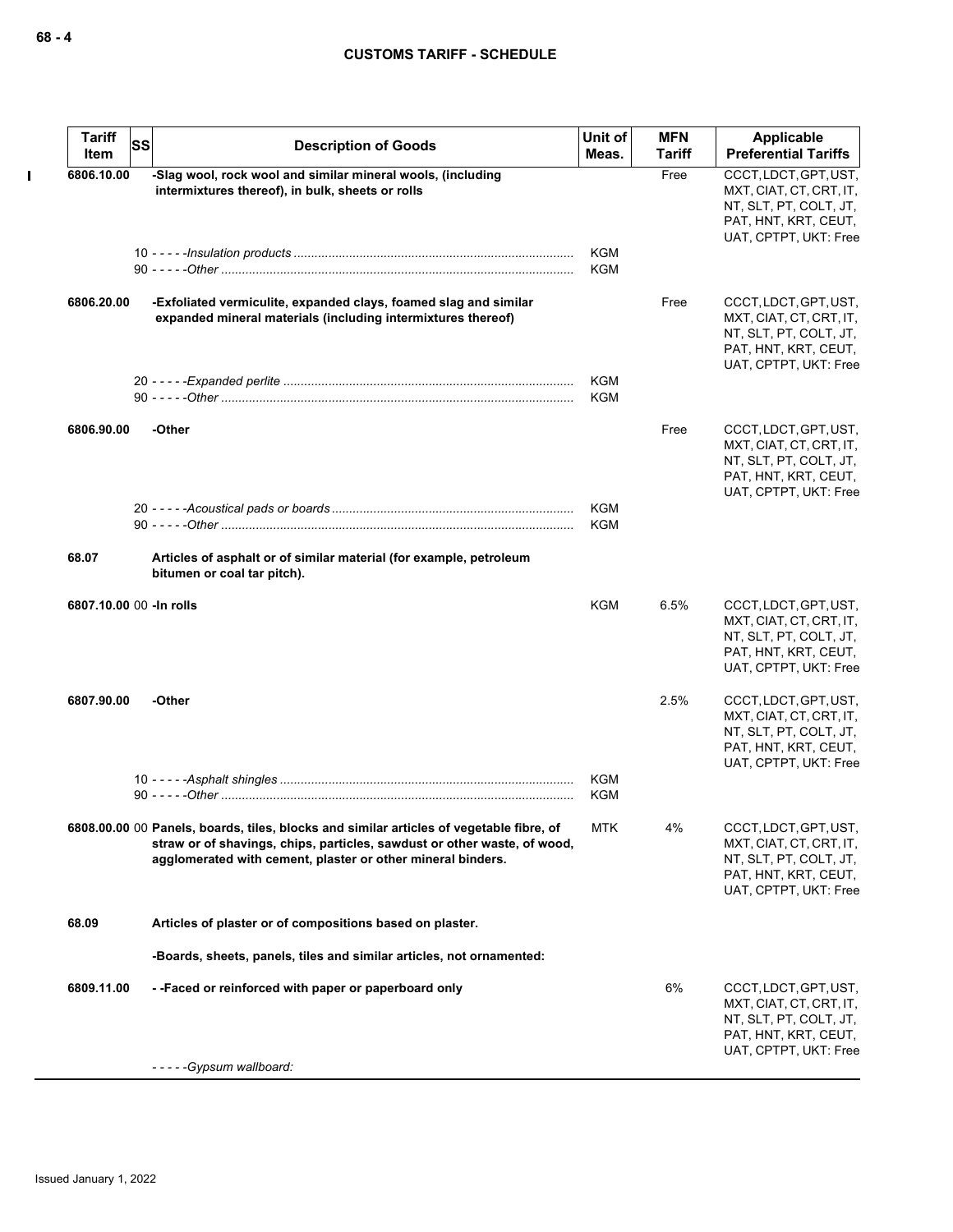| I<br>×<br>$\sim$ |  | $\overline{\phantom{a}}$ |
|------------------|--|--------------------------|
|------------------|--|--------------------------|

| <b>Tariff</b><br><b>Item</b> | <b>SS</b> | <b>Description of Goods</b>                                                                  | Unit of<br>Meas.                       | <b>MFN</b><br><b>Tariff</b> | <b>Applicable</b><br><b>Preferential Tariffs</b>                                                                                  |
|------------------------------|-----------|----------------------------------------------------------------------------------------------|----------------------------------------|-----------------------------|-----------------------------------------------------------------------------------------------------------------------------------|
|                              |           |                                                                                              | <b>MTK</b><br><b>MTK</b><br><b>MTK</b> |                             |                                                                                                                                   |
| 6809.19.00                   |           | - -Other                                                                                     |                                        | 6.5%                        | CCCT, LDCT, UST,<br>MXT, CIAT, CT, CRT, IT,<br>NT, SLT, PT, COLT, JT,<br>PAT, HNT, KRT, CEUT,<br>UAT, CPTPT, UKT: Free<br>GPT: 3% |
|                              |           |                                                                                              | MTK                                    |                             |                                                                                                                                   |
| 6809.90                      |           | -Other articles                                                                              |                                        |                             |                                                                                                                                   |
|                              |           | 6809.90.10 00 - - - Models and casts, of a kind used in the manufacture of dental prostheses |                                        | Free                        | CCCT, LDCT, GPT, UST,<br>MXT, CIAT, CT, CRT, IT,<br>NT, SLT, PT, COLT, JT,<br>PAT, HNT, KRT, CEUT,<br>UAT, CPTPT, UKT: Free       |
| 6809.90.90 00 - - - Other    |           |                                                                                              |                                        | 6.5%                        | CCCT, LDCT, UST,<br>MXT, CIAT, CT, CRT, IT,<br>NT, SLT, PT, COLT, JT,<br>PAT, HNT, KRT, CEUT,<br>UAT, CPTPT, UKT: Free<br>GPT: 3% |
| 68.10                        |           | Articles of cement, of concrete or of artificial stone, whether or not<br>reinforced.        |                                        |                             |                                                                                                                                   |
|                              |           | -Tiles, flagstones, bricks and similar articles:                                             |                                        |                             |                                                                                                                                   |
|                              |           | 6810.11.00 00 - - Building blocks and bricks                                                 |                                        | 3%                          | CCCT, LDCT, GPT, UST,<br>MXT, CIAT, CT, CRT, IT,<br>NT, SLT, PT, COLT, JT,<br>PAT, HNT, KRT, CEUT,<br>UAT, CPTPT, UKT: Free       |
| 6810.19.00 00 - - Other      |           |                                                                                              |                                        | 5%                          | CCCT, LDCT, GPT, UST,<br>MXT, CIAT, CT, CRT, IT,<br>NT, SLT, PT, COLT, JT,<br>PAT, HNT, KRT, CEUT,<br>UAT, CPTPT, UKT: Free       |
|                              |           | -Other articles:                                                                             |                                        |                             |                                                                                                                                   |
|                              |           | 6810.91.00 00 - -Prefabricated structural components for building or civil engineering       |                                        | 5%                          | CCCT, LDCT, GPT, UST,<br>MXT, CIAT, CT, CRT, IT,<br>NT, SLT, PT, COLT, JT,<br>PAT, HNT, KRT, CEUT,<br>UAT, CPTPT, UKT: Free       |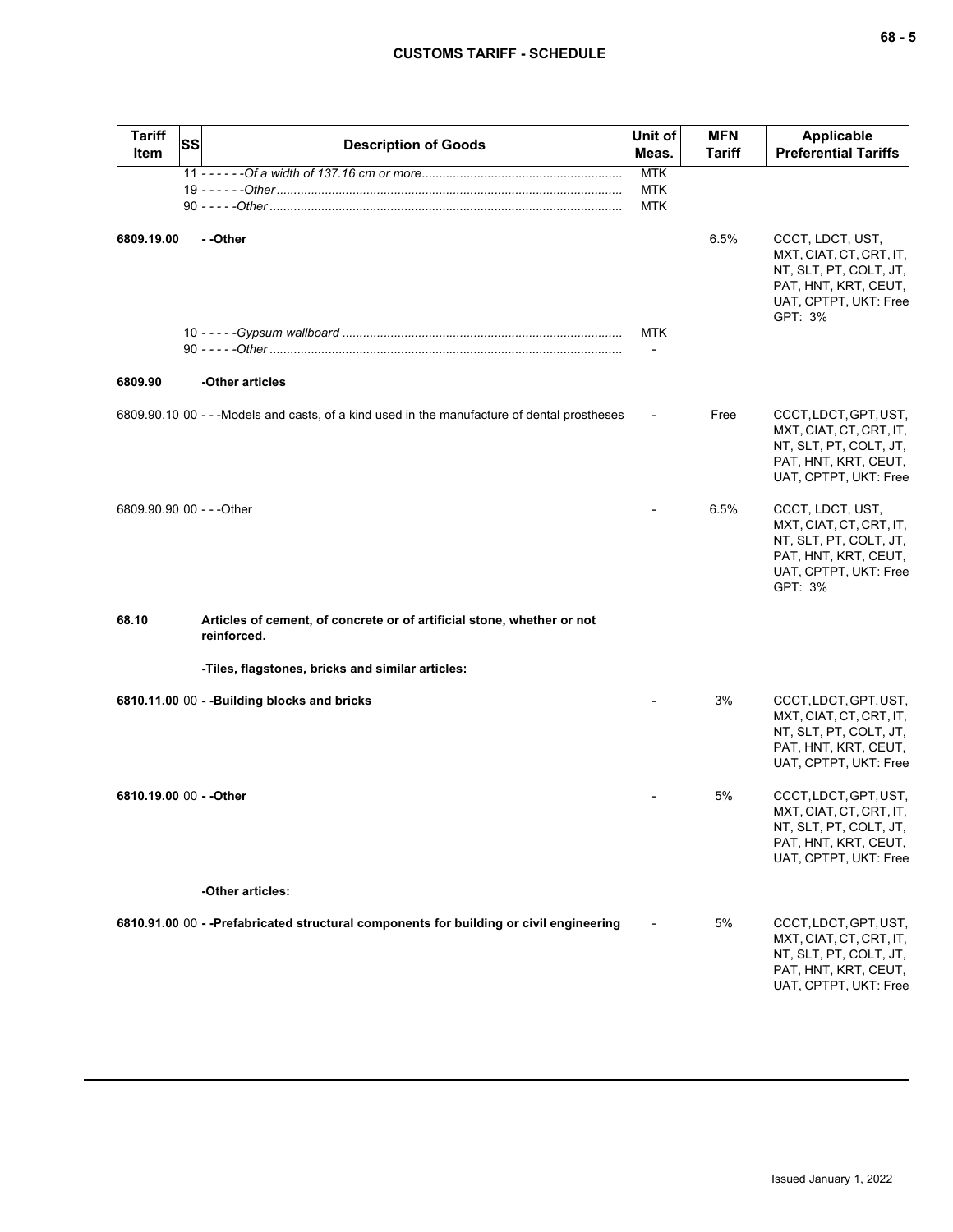$\pmb{\mathsf{I}}$ 

| <b>Tariff</b><br>Item   | SS | <b>Description of Goods</b>                                                                                                                                                                                                                                                                                                | Unit of<br>Meas. | <b>MFN</b><br><b>Tariff</b> | <b>Applicable</b><br><b>Preferential Tariffs</b>                                                                            |
|-------------------------|----|----------------------------------------------------------------------------------------------------------------------------------------------------------------------------------------------------------------------------------------------------------------------------------------------------------------------------|------------------|-----------------------------|-----------------------------------------------------------------------------------------------------------------------------|
| 6810.99.00 00 - - Other |    |                                                                                                                                                                                                                                                                                                                            |                  | 5%                          | CCCT, LDCT, GPT, UST,<br>MXT, CIAT, CT, CRT, IT,<br>NT, SLT, PT, COLT, JT,<br>PAT, HNT, KRT, CEUT,<br>UAT, CPTPT, UKT: Free |
| 68.11                   |    | Articles of asbestos-cement, of cellulose fibre-cement or the like.                                                                                                                                                                                                                                                        |                  |                             |                                                                                                                             |
|                         |    | 6811.40.00 00 - Containing asbestos                                                                                                                                                                                                                                                                                        | <b>KGM</b>       | 5%                          | CCCT, LDCT, GPT, UST,<br>MXT, CIAT, CT, CRT, IT,<br>NT, SLT, PT, COLT, JT,<br>PAT, HNT, KRT, CEUT,<br>UAT, CPTPT, UKT: Free |
|                         |    | -Not containing asbestos:                                                                                                                                                                                                                                                                                                  |                  |                             |                                                                                                                             |
|                         |    | 6811.81.00 00 - - Corrugated sheets                                                                                                                                                                                                                                                                                        | <b>KGM</b>       | 5%                          | CCCT, LDCT, GPT, UST,<br>MXT, CIAT, CT, CRT, IT,<br>NT, SLT, PT, COLT, JT,<br>PAT, HNT, KRT, CEUT,<br>UAT, CPTPT, UKT: Free |
|                         |    | 6811.82.00 00 - - Other sheets, panels, tiles and similar articles                                                                                                                                                                                                                                                         | <b>KGM</b>       | 5%                          | CCCT, LDCT, GPT, UST,<br>MXT, CIAT, CT, CRT, IT,<br>NT, SLT, PT, COLT, JT,<br>PAT, HNT, KRT, CEUT,<br>UAT, CPTPT, UKT: Free |
|                         |    | 6811.89.00 00 - - Other articles                                                                                                                                                                                                                                                                                           | <b>KGM</b>       | 5%                          | CCCT, LDCT, GPT, UST,<br>MXT, CIAT, CT, CRT, IT,<br>NT, SLT, PT, COLT, JT,<br>PAT, HNT, KRT, CEUT,<br>UAT, CPTPT, UKT: Free |
| 68.12                   |    | Fabricated asbestos fibres; mixtures with a basis of asbestos or with a<br>basis of asbestos and magnesium carbonate; articles of such mixtures<br>or of asbestos (for example, thread, woven fabric, clothing, headgear,<br>footwear, gaskets), whether or not reinforced, other than goods of<br>heading 68.11 or 68.13. |                  |                             |                                                                                                                             |
|                         |    | 6812.80.00 00 - Of crocidolite                                                                                                                                                                                                                                                                                             |                  | Free                        | CCCT, LDCT, GPT, UST,<br>MXT, CIAT, CT, CRT, IT,<br>NT, SLT, PT, COLT, JT,<br>PAT, HNT, KRT, CEUT,<br>UAT, CPTPT, UKT: Free |
|                         |    | -Other:                                                                                                                                                                                                                                                                                                                    |                  |                             |                                                                                                                             |
|                         |    | 6812.91.00 00 - -Clothing, clothing accessories, footwear and headgear                                                                                                                                                                                                                                                     | <b>KGM</b>       | 15.5%                       | CCCT, LDCT, UST,<br>MXT, CIAT, CT, CRT, IT,<br>NT, SLT, PT, COLT, JT,<br>PAT, HNT, KRT, CEUT,<br>UAT, CPTPT, UKT: Free      |

 $\mathbf I$ 

 $\mathbf{I}$ 

 $\mathbf{I}$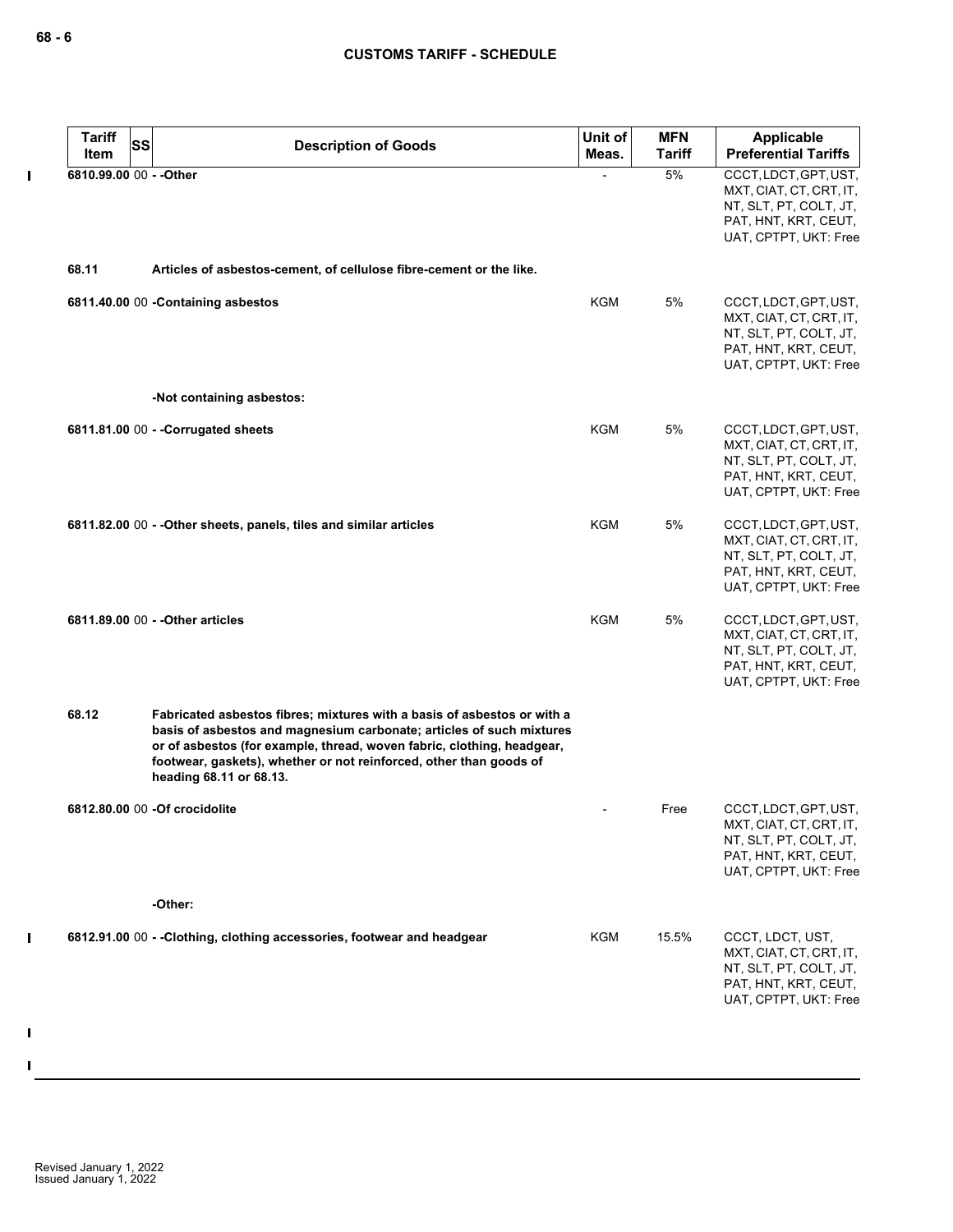| <b>Tariff</b><br>Item     | <b>SS</b> | <b>Description of Goods</b>                                                                                                                                                                                                                                                                              | Unit of<br>Meas. | <b>MFN</b><br><b>Tariff</b> | <b>Applicable</b><br><b>Preferential Tariffs</b>                                                                                         |
|---------------------------|-----------|----------------------------------------------------------------------------------------------------------------------------------------------------------------------------------------------------------------------------------------------------------------------------------------------------------|------------------|-----------------------------|------------------------------------------------------------------------------------------------------------------------------------------|
| 6812.99.00 00 - - Other   |           |                                                                                                                                                                                                                                                                                                          |                  | Free                        | CCCT, LDCT, GPT, UST,<br>MXT, CIAT, CT, CRT, IT,<br>NT, SLT, PT, COLT, JT,<br>PAT, HNT, KRT, CEUT,<br>UAT, CPTPT, UKT: Free              |
| 68.13                     |           | Friction material and articles thereof (for example, sheets, rolls, strips,<br>segments, discs, washers, pads), not mounted, for brakes, for clutches<br>or the like, with a basis of asbestos, of other mineral substances or of<br>cellulose, whether or not combined with textile or other materials. |                  |                             |                                                                                                                                          |
| 6813.20                   |           | -Containing asbestos                                                                                                                                                                                                                                                                                     |                  |                             |                                                                                                                                          |
|                           |           | ---Brake linings and pads:                                                                                                                                                                                                                                                                               |                  |                             |                                                                                                                                          |
|                           |           | 6813.20.11 00 - - - - For motor vehicles of heading 87.02, 87.03, 87.04 or 87.05                                                                                                                                                                                                                         |                  | 7%                          | AUT, NZT, CCCT, LDCT,<br>GPT, UST, MXT, CIAT,<br>CT, CRT, IT, NT, SLT, PT,<br>COLT, JT, PAT, HNT,<br>KRT, CEUT, UAT,<br>CPTPT, UKT: Free |
|                           |           | 6813.20.19 00 - - - - Other                                                                                                                                                                                                                                                                              |                  | 5%                          | CCCT, LDCT, UST,<br>MXT, CIAT, CT, CRT, IT,<br>NT, SLT, PT, COLT, JT,<br>PAT, HNT, KRT, CEUT,<br>UAT, CPTPT, UKT: Free<br>GPT: 5%        |
| 6813.20.90 00 - - - Other |           |                                                                                                                                                                                                                                                                                                          |                  | Free                        | CCCT, LDCT, GPT, UST,<br>MXT, CIAT, CT, CRT, IT,<br>NT, SLT, PT, COLT, JT,<br>PAT, HNT, KRT, CEUT,<br>UAT, CPTPT, UKT: Free              |
|                           |           | -Not containing asbestos:                                                                                                                                                                                                                                                                                |                  |                             |                                                                                                                                          |
| 6813.81                   |           | --Brake linings and pads                                                                                                                                                                                                                                                                                 |                  |                             |                                                                                                                                          |
|                           |           | 6813.81.10 00 - - - For motor vehicles of heading 87.02, 87.03, 87.04 or 87.05                                                                                                                                                                                                                           |                  | 7%                          | AUT, NZT, CCCT, LDCT,<br>GPT, UST, MXT, CIAT,<br>CT, CRT, IT, NT, SLT, PT,<br>COLT, JT, PAT, HNT,<br>KRT, CEUT, UAT,<br>CPTPT, UKT: Free |
| 6813.81.90 00 - - - Other |           |                                                                                                                                                                                                                                                                                                          |                  | 5%                          | CCCT, LDCT, UST,<br>MXT, CIAT, CT, CRT, IT,<br>NT, SLT, PT, COLT, JT,<br>PAT, HNT, KRT, CEUT,<br>UAT, CPTPT, UKT: Free<br>GPT: 5%        |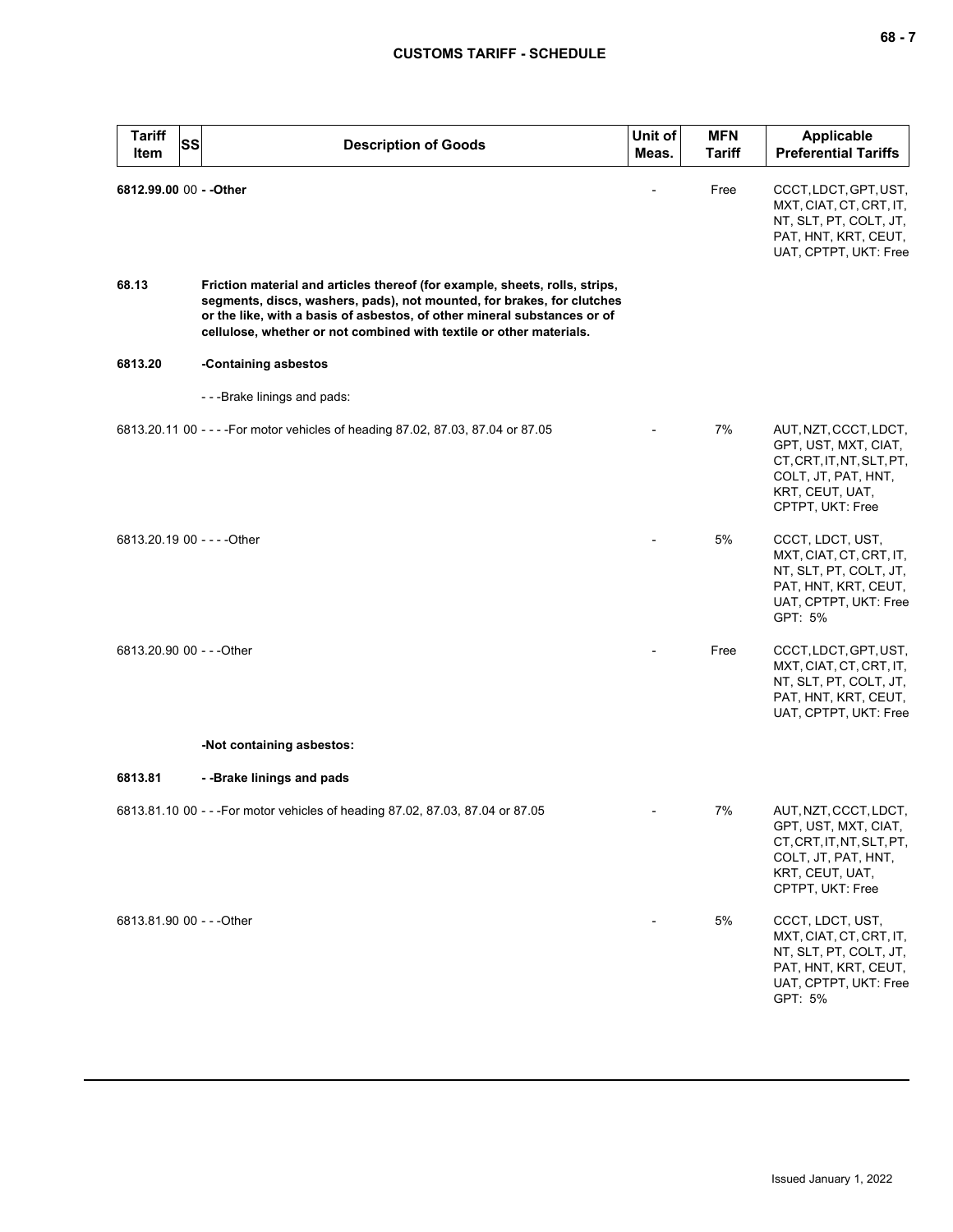| <b>Tariff</b><br>SS     | <b>Description of Goods</b>                                                                                                                                            | Unit of    | <b>MFN</b>    | <b>Applicable</b>                                                                                                           |
|-------------------------|------------------------------------------------------------------------------------------------------------------------------------------------------------------------|------------|---------------|-----------------------------------------------------------------------------------------------------------------------------|
| Item                    |                                                                                                                                                                        | Meas.      | <b>Tariff</b> | <b>Preferential Tariffs</b>                                                                                                 |
| 6813.89.00 00 - - Other |                                                                                                                                                                        |            | Free          | CCCT, LDCT, GPT, UST,<br>MXT, CIAT, CT, CRT, IT,<br>NT, SLT, PT, COLT, JT,<br>PAT, HNT, KRT, CEUT,<br>UAT, CPTPT, UKT: Free |
| 68.14                   | Worked mica and articles of mica, including agglomerated or<br>reconstituted mica, whether or not on a support of paper, paperboard or<br>other materials.             |            |               |                                                                                                                             |
|                         | 6814.10.00 00 -Plates, sheets and strips of agglomerated or reconstituted mica,<br>whether or not on a support                                                         | KGM        | Free          | CCCT, LDCT, GPT, UST,<br>MXT, CIAT, CT, CRT, IT,<br>NT, SLT, PT, COLT, JT,<br>PAT, HNT, KRT, CEUT,<br>UAT, CPTPT, UKT: Free |
| 6814.90.00 00 -Other    |                                                                                                                                                                        | <b>KGM</b> | Free          | CCCT, LDCT, GPT, UST,<br>MXT, CIAT, CT, CRT, IT,<br>NT, SLT, PT, COLT, JT,<br>PAT, HNT, KRT, CEUT,<br>UAT, CPTPT, UKT: Free |
| 68.15                   | Articles of stone or of other mineral substances (including carbon<br>fibres, articles of carbon fibres and articles of peat), not elsewhere<br>specified or included. |            |               |                                                                                                                             |
|                         | -Carbon fibres; articles of carbon fibres for non-electrical uses; other<br>articles of graphite or other carbon for non-electrical uses:                              |            |               |                                                                                                                             |
|                         | 6815.11.00 00 - - Carbon fibres                                                                                                                                        |            | 5%            | CCCT, LDCT, GPT, UST,<br>MXT, CIAT, CT, CRT, IT,<br>NT, SLT, PT, COLT, JT,<br>PAT, HNT, KRT, CEUT,<br>UAT, CPTPT, UKT: Free |
|                         | 6815.12.00 00 - - Fabrics of carbon fibres                                                                                                                             |            | 5%            | CCCT, LDCT, GPT, UST,<br>MXT, CIAT, CT, CRT, IT,<br>NT, SLT, PT, COLT, JT,<br>PAT, HNT, KRT, CEUT,<br>UAI, CPIPI, UKI: Free |
|                         | 6815.13.00 00 - - Other articles of carbon fibres                                                                                                                      |            | 5%            | CCCT, LDCT, GPT, UST,<br>MXT, CIAT, CT, CRT, IT,<br>NT, SLT, PT, COLT, JT,<br>PAT, HNT, KRT, CEUT,<br>UAT, CPTPT, UKT: Free |
| 6815.19.00 00 - - Other |                                                                                                                                                                        |            | Free          | CCCT, LDCT, GPT, UST,<br>MXT, CIAT, CT, CRT, IT,<br>NT, SLT, PT, COLT, JT,<br>PAT, HNT, KRT, CEUT,<br>UAT, CPTPT, UKT: Free |

 $\blacksquare$ 

 $\mathbf{I}$